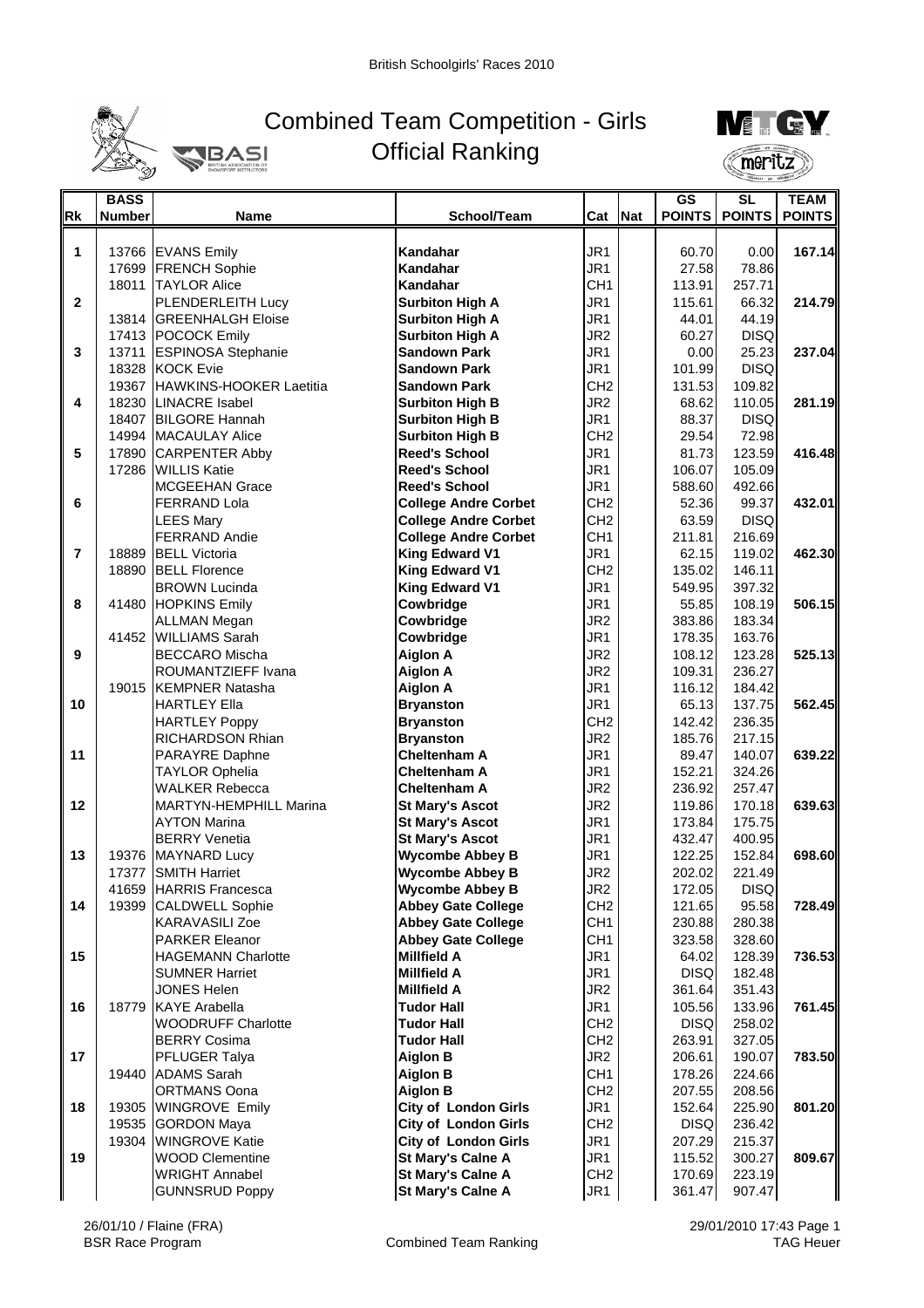|    | <b>BASS</b>   |                                           |                                                      |                        |            | <b>GS</b>             | <b>SL</b>             | <b>TEAM</b>   |
|----|---------------|-------------------------------------------|------------------------------------------------------|------------------------|------------|-----------------------|-----------------------|---------------|
| Rk | <b>Number</b> | Name                                      | School/Team                                          | Cat                    | <b>Nat</b> | <b>POINTS</b>         | <b>POINTS</b>         | <b>POINTS</b> |
|    |               |                                           |                                                      |                        |            |                       |                       |               |
| 20 | 19370         | <b>BUTCHART Lucy</b>                      | <b>Suffolk Vikings</b>                               | JR1                    |            | 237.77                | 154.86                | 830.86        |
|    |               | 17323 YEUNG Isabelle                      | <b>Suffolk Vikings</b>                               | JR1                    |            | 198.01                | 240.22                |               |
|    |               | 17452 WRIGHT Natasha                      | <b>Suffolk Vikings</b>                               | CH <sub>1</sub>        |            | 260.76                | 252.44                |               |
| 21 |               | <b>VELLECOT Rosanna</b>                   | <b>Wycombe Abbey A</b>                               | CH <sub>2</sub>        |            | 286.21                | 264.36                | 891.13        |
|    |               | <b>CHANDRIS Isabella</b>                  | <b>Wycombe Abbey A</b>                               | JR <sub>2</sub>        |            | 153.66                | 335.25                |               |
|    |               | <b>KNOWLES Olivia</b>                     | <b>Wycombe Abbey A</b>                               | CH <sub>2</sub>        |            | 531.39                | 186.90                |               |
| 22 |               | <b>LUKIC Lucy</b>                         | <b>Downe House A</b>                                 | JR1                    |            | 160.13                | 242.31                | 916.76        |
|    |               | <b>KHADIJAH Mirzan</b>                    | Downe House A                                        | CH <sub>2</sub>        |            | 236.41                | 277.91                |               |
|    |               | <b>HUTH Elizabeth</b>                     | <b>Downe House A</b>                                 | JR1                    |            | 320.60                | 360.71                |               |
| 23 |               | <b>LAURENCE Annabel</b>                   | <b>Cheltenham B</b>                                  | CH <sub>1</sub>        |            | 255.99                | <b>DISQ</b>           | 934.09        |
|    |               | ROBINSON Isabella                         | <b>Cheltenham B</b>                                  | JR1                    |            | 175.54                | 239.60                |               |
|    |               | <b>CLARK Amabel</b>                       | <b>Cheltenham B</b>                                  | JR <sub>1</sub>        |            | 242.28                | 276.67                |               |
| 24 | 13027         | <b>DIXON Kirsty</b>                       | <b>Lady Eleanor Holles A</b>                         | JR <sub>2</sub>        |            | 96.54                 | 95.58                 | 983.66        |
|    | 19539         | <b>RUIZ Amelia</b>                        | <b>Lady Eleanor Holles A</b>                         | CH <sub>2</sub>        |            | <b>DISQ</b>           | <b>DISQ</b>           |               |
|    |               | <b>JACKSON Lucy</b>                       | <b>Lady Eleanor Holles A</b>                         | CH <sub>2</sub>        |            | 296.17                | 495.37                |               |
| 25 |               | <b>PALMER Rosalie</b>                     | Sherborne                                            | JR1                    |            | 154.85                | 260.11                | 1064.71       |
|    |               | <b>TOWNSHEND Melissa</b>                  | <b>Sherborne</b>                                     | CH <sub>2</sub>        |            | 311.92                | 350.26                |               |
|    |               | <b>PALMER Sophie</b>                      | <b>Sherborne</b>                                     | CH <sub>2</sub>        |            | 299.49                | 365.82                |               |
| 26 |               | <b>HARDY</b> Isabella                     | <b>St Swithuns</b>                                   | CH <sub>2</sub>        |            | 210.10                | 242.38                | 1131.54       |
|    |               | RADKIEWICZ Alexia                         | <b>St Swithuns</b>                                   | CH <sub>2</sub>        |            | 772.39                | 291.29                |               |
|    |               | <b>DUNLOP Emily</b>                       | <b>St Swithuns</b>                                   | JR1                    |            | 387.77                | 338.81                |               |
| 27 |               | <b>BELL Tara</b>                          | <b>Kings College Taunton</b>                         | CH <sub>1</sub>        |            | 281.19                | 302.52                | 1178.46       |
|    |               | <b>BELL Milla</b>                         | <b>Kings College Taunton</b>                         | JR <sub>1</sub>        |            | <b>DISQ</b>           | 386.87                |               |
|    |               | <b>BELL Hollie</b>                        | <b>Kings College Taunton</b>                         | JR <sub>1</sub>        |            | 311.58                | 283.17                |               |
| 28 |               | <b>KREFTING Natasha</b>                   | <b>Heathfield A</b>                                  | JR <sub>2</sub>        |            | 115.52                | 289.51                | 1197.49       |
|    |               | FODEN-PATTINSON Sophie                    | <b>Heathfield A</b>                                  | JR <sub>2</sub>        |            | 203.29                | 589.17                |               |
|    |               | PROCTER Georgina                          | <b>Heathfield A</b>                                  | CH <sub>2</sub>        |            | 250.12                | <b>DISQ</b>           |               |
| 29 |               | <b>HALE Sophie</b>                        | <b>Millfield B</b>                                   | JR <sub>1</sub>        |            | 250.63                | 299.57                | 1235.45       |
|    |               | <b>EATON Emily</b><br><b>BIELICH Kate</b> | <b>Millfield B</b><br><b>Millfield B</b>             | JR1<br>JR <sub>2</sub> |            | 323.84<br>438.77      | 361.41<br>445.45      |               |
| 30 |               |                                           |                                                      | CH <sub>1</sub>        |            |                       |                       |               |
|    |               | DOODY Olivia<br>CHMIELOWSKA Claudia       | <b>Highgate School A</b><br><b>Highgate School A</b> | CH <sub>1</sub>        |            | <b>DISQ</b><br>301.53 | <b>DISQ</b><br>277.05 | 1266.86       |
|    |               |                                           | <b>Highgate School A</b>                             | CH <sub>1</sub>        |            | 352.95                | 335.33                |               |
| 31 |               | <b>BARBER Imogen</b><br><b>KARY</b> India | <b>Downe House B</b>                                 | CH <sub>2</sub>        |            | 281.53                | 281.00                | 1275.82       |
|    |               | <b>BARKER-HAHLO Charlotte</b>             | <b>Downe House B</b>                                 | JR1                    |            | 321.54                | 391.75                |               |
|    |               | <b>HASDELL Sophie</b>                     | <b>Downe House B</b>                                 | CH <sub>2</sub>        |            | 328.44                | <b>DISQ</b>           |               |
| 32 |               | <b>LOGAN Alicia</b>                       | <b>The Queens Chester</b>                            | JR1                    |            | 239.13                | 285.18                | 1299.53       |
|    |               | McELVOGUE Antonia                         | <b>The Queens Chester</b>                            | JR <sub>2</sub>        |            | 364.28                | 462.63                |               |
|    |               | <b>MONK Orlaith</b>                       | The Queens Chester                                   | CH2                    |            | 478.35                | 410.941               |               |
| 33 |               | <b>BRERETON Evie</b>                      | <b>Snowsports</b>                                    | CH <sub>2</sub>        |            | 329.88                | 362.34                | 1312.46       |
|    |               | <b>LOGAN Hattie</b>                       | <b>Snowsports</b>                                    | CH <sub>2</sub>        |            | 328.10                | 313.35                |               |
|    |               | <b>BELL Christina</b>                     | <b>Snowsports</b>                                    | CH <sub>2</sub>        |            | 370.58                | 341.13                |               |
| 34 |               | GIDDINGS Imogen                           | <b>St Mary's Calne B</b>                             | CH <sub>2</sub>        |            | 308.60                | <b>DISQ</b>           | 1366.91       |
|    |               | RANDALL Nicola                            | <b>St Mary's Calne B</b>                             | JR1                    |            | 263.31                | 415.43                |               |
|    |               | <b>CAIN Florence</b>                      | <b>St Mary's Calne B</b>                             | JR1                    |            | 299.75                | 388.42                |               |
| 35 |               | VAN VREDENBURCH Ella                      | Godstowe                                             | CH <sub>1</sub>        |            | 345.38                | 294.47                | 1481.98       |
|    |               | <b>VAN VREDENBURCH Flora</b>              | Godstowe                                             | CH <sub>1</sub>        |            | 455.11                | 387.02                |               |
|    |               | <b>GARDNER Evie</b>                       | <b>Godstowe</b>                                      | CH <sub>1</sub>        |            | 537.18                | 413.18                |               |
| 36 |               | <b>ALVEREZ Maria</b>                      | <b>Heathfield B</b>                                  | CH <sub>1</sub>        |            | <b>DISQ</b>           | 427.81                | 1504.92       |
|    |               | <b>INGLEDON Catherine</b>                 | <b>Heathfield B</b>                                  | CH <sub>2</sub>        |            | 431.78                | 360.71                |               |
|    |               | <b>SYMINGTON Isabel</b>                   | <b>Heathfield B</b>                                  | JR <sub>2</sub>        |            | 409.14                | 303.29                |               |
| 37 |               | <b>MURPHY Abigail</b>                     | <b>Woldingham A</b>                                  | JR1                    |            | 312.52                | 358.24                | 1518.08       |
|    |               | <b>LAVELLE Holly</b>                      | <b>Woldingham A</b>                                  | CH <sub>1</sub>        |            | 552.93                | 294.391               |               |
|    |               | <b>HARDING Grace</b>                      | <b>Woldingham A</b>                                  | CH <sub>1</sub>        |            | DISQ                  | <b>DISQ</b>           |               |
| 38 |               | <b>COATES Amy</b>                         | <b>Henley College</b>                                | JR <sub>2</sub>        |            | 362.40                | 325.50                | 1518.61       |
|    |               | RICHENS Sophie-Jane                       | <b>Henley College</b>                                | JR1                    |            | <b>DISQ</b>           | 566.65                |               |
|    |               | <b>BARRETT Molly</b>                      | <b>Henley College</b>                                | JR <sub>2</sub>        |            | 309.11                | 521.60                |               |
| 39 |               | <b>HOBBY Charlotte</b>                    | <b>St Gabriel's School</b>                           | CH <sub>2</sub>        |            | <b>DISQ</b>           | 335.72                | 1565.52       |
|    |               | <b>BUNDOCK Elizabeth</b>                  | <b>St Gabriel's School</b>                           | CH <sub>1</sub>        |            | 653.55                | 915.05                |               |
|    |               | <b>HOBBY Imogen</b>                       | <b>St Gabriel's School</b>                           | CH <sub>1</sub>        |            | 287.74                | 288.51                |               |
| 40 |               | <b>BLACK Natasha</b>                      | <b>St Georges Ascot</b>                              | JR <sub>2</sub>        |            | 408.03                | 452.73                | 1724.90       |
|    |               | <b>PALMER Jessica</b>                     | <b>St Georges Ascot</b>                              | JR1                    |            | 926.06                | 421.46                |               |
|    |               | MAITLAND-BONDONNEAU Fabienne              | <b>St Georges Ascot</b>                              | JR <sub>1</sub>        |            | 442.68                | 536.77                |               |